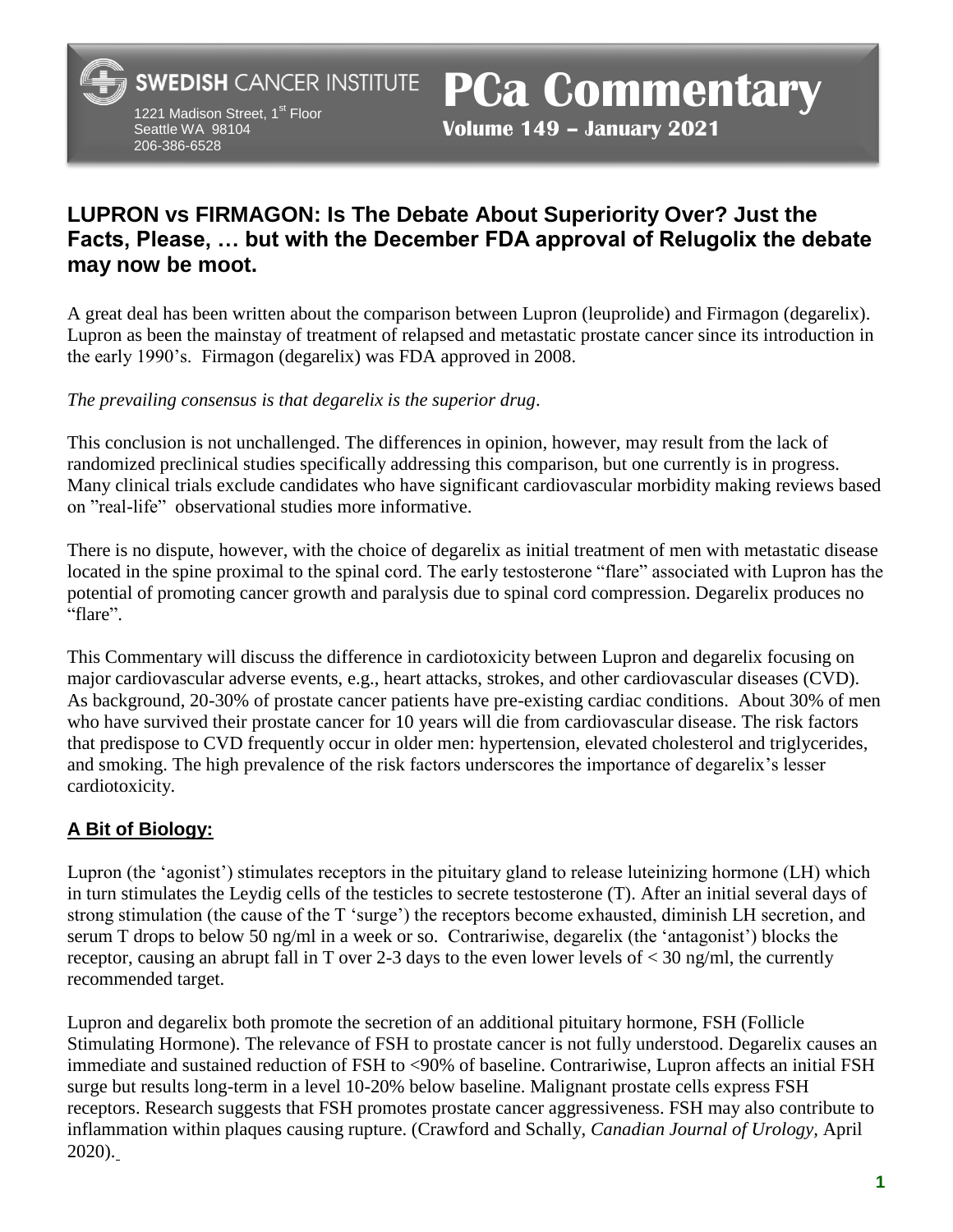## **Cardiovascular Risk Due to Suppressed Testosterone: Three studies; similar findings.**

\*\* A Report of "Real-Life Experience from UK General Practice" was presented in the November 16, 2020, issue of UroToday by Patrick Davey and Michael Kirby: "Cardiovascular Risk Profiles of GnRH Agonists and Antagonists." In their study of 9,081 patients "the relative risk of experiencing *any* cardiac events was lower with degarelix than all other [predominantly Lupron and Goserelin] GnRH agonists," i.e., 6.9% vs 17.7%

\*\* Albertsen, Klotz *et al., (Eur Urol,* 2014) in "Cardiovascular morbidity associated with gonadotropin releasing hormone agonists and antagonist" reported a study of 2328 men with prostate cancer that excluded men with risk factors for CVD. Over the course of the one year study comparing Lupron and degarelix, men with *pre-existing* cardiovascular disease treated with degarelix showed a 54% relative risk reduction of myocardial infarction, stroke and other ischemic heart disease.

\*\* Margel *et al., J. Urol.* 2019, presented a small (n=80) one year study analyzing for new CV events in 80 patients with advanced cancer with pre-existing CV disease. Major cardiovascular and cerebrovascular events occurred in 20% receiving agonists vs 3% on the antagonist.

## **Important take-away points:**

Notable in the latter two studies is the extent of CV morbidity manifested *within one year.* This short period argues for an early acting cardiotoxic mechanism. A plausible, but unvalidated, theory posits that depleted T leads to a cascade of events that destabilizes and causes rupture of existing atherosclerotic plaques. Also posited was that resident T-cells within the plaques secrete interferon creating an inflammatory environment which might increase the risk of plaque rupture.

A consistent recommendation from these studies emphasizes the importance that all men who are embarking on androgen deprivation have a careful assessment for prior CV disease and risk factors. The need for informed CV assessment has spawned a new subspecialty, CardioOncology.

**Relugolix (Orgovyx)** - is a game changer likely to significantly alter the management of recurrent and metastatic prostate cancer and replace *both* Lupron and Firmagon.

The HERO trial is a 930 man phase 3 randomized international study comparing the new agent, relugolix (120 mg orally once daily after a loading dose of 360 mg) to Lupron (22.5 mg IM every 3 weeks) in men with advanced prostate cancer: "Oral Relugolix for Androgen-Deprivation Therapy in Advanced Prostate Cancer." (Shore *et al., NEJM.* June, 2020). The duration of the study was 48 weeks. The end points were the percentage of patients with castrate T levels (<50 ng/dL) at day 4 and the extent of T recovery 90 days after treatment discontinuation.

#### *Executive summary*: *All comparisons favored relugolix over leuprolide.*

\* At day 4 relugolix achieved castrate T level in 56.0% of men compared to Lupron, 0%. At day 4 the T level was 38 ng/dL for relugolix. Lupron produced a 'surge" to 625 ng/mL day 4 then dropped to castrate level by day 6. The mean pre-treatment T level in the study group was  $\sim$  425 ng/mL

\* At day 15 a testosterone level of <20 ng/mL was seen in 78.4% with relugolix vs 1.0%, Lupron.

\* Relugolix maintained castrate T levels (<50 ng/mL) in men through 48 weeks in 96.7% of men compared to Lupron, 88.8%.